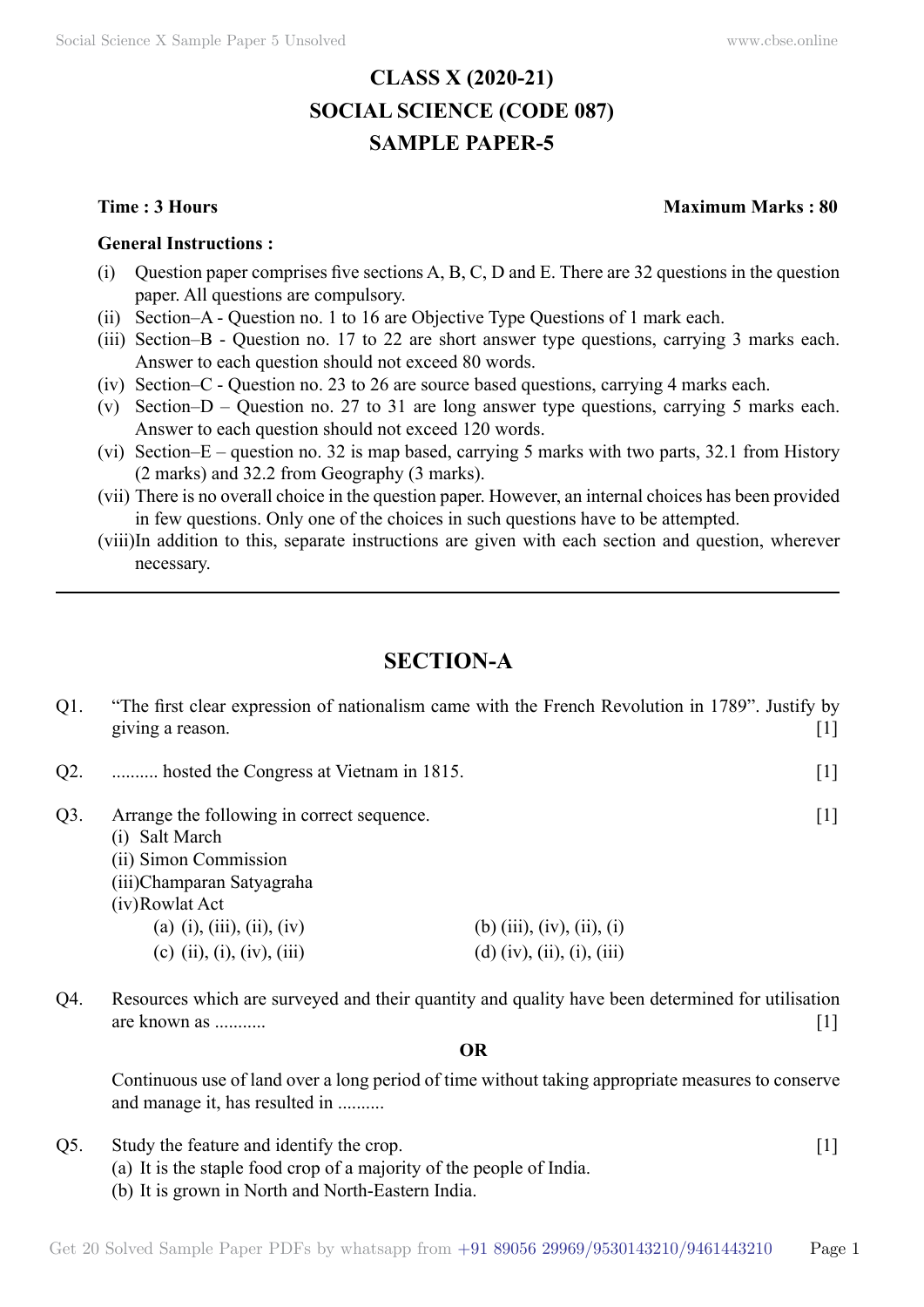## **O**

|                                                                               | Read the following features of the soil and name the related soil:<br>(a) Develops in high rainfall area.<br>(b) Intense leaching process takes place.<br>(c) Humus content is low.                                                                                                                                                                                                  |                                                           |       |
|-------------------------------------------------------------------------------|--------------------------------------------------------------------------------------------------------------------------------------------------------------------------------------------------------------------------------------------------------------------------------------------------------------------------------------------------------------------------------------|-----------------------------------------------------------|-------|
| Q6.                                                                           | Mention any two proper farming techniques which can be helpful in conservation of soil.<br>$[1]$                                                                                                                                                                                                                                                                                     |                                                           |       |
| Q7.                                                                           | 'Diversification of agriculture can be helpful for the Indian farmers.' Justify.<br>$[1]$                                                                                                                                                                                                                                                                                            |                                                           |       |
| Q8.                                                                           | Which of the following ports is in Tamil Nadu?<br>(a) Marmagao<br>(c) Kandla                                                                                                                                                                                                                                                                                                         | (b) Tuticorin<br>(d) Vishakhapatnam                       | $[1]$ |
| Q9.                                                                           | Consider the following two statements on power sharing and select the answer using the codes<br>given below:<br>(A) Power sharing is good for democracy.<br>(B) It helps to reduce the possibility of conflict between social groups.<br>Which of these statements are true and false?<br>(a) A is true but B is false<br>(c) Both A and B are false                                 | (b) Both A and B are true<br>(d) A is false but B is true | $[1]$ |
| Q10.                                                                          | Which of the following statements about democracy is not true?<br>$[1]$<br>(a) Political equality<br>(b) It often improves the quality of decision making.<br>(c) In this, decision making is faster and quicker.<br>(d) It always allows a room to correct its mistakes.                                                                                                            |                                                           |       |
|                                                                               |                                                                                                                                                                                                                                                                                                                                                                                      | <b>OR</b>                                                 |       |
|                                                                               | Democracy is a better form of government as compared to other types of governments. Which of<br>the following is not an appropriate reason for the same?<br>(a) Democracy promotes equality among citizens.<br>(b) It enhances the dignity of the individual.<br>(c) It provides method to resolve conflicts.<br>(d) It creates economic equality.                                   |                                                           |       |
| "The federal system has dual objective". Mention the dual objectives.<br>Q11. |                                                                                                                                                                                                                                                                                                                                                                                      |                                                           | $[1]$ |
|                                                                               | <b>OR</b>                                                                                                                                                                                                                                                                                                                                                                            |                                                           |       |
|                                                                               | What was the main objective of the Constitutional Amendment made in 1992 in India?                                                                                                                                                                                                                                                                                                   |                                                           |       |
| Q12.                                                                          | <b>Assertion :</b> Democratic government may take more time to take decisions.<br>$[1]$<br><b>Reason</b> : It has to follow norms and procedures.<br>(a) Both A and R are true and R is the correct explanation of A.<br>(b) Both A and R are true but R is not the correct explanation of A.<br>(c) A is correct but R is wrong.<br>(d) A is wrong but $R$ is correct.<br><b>OR</b> |                                                           |       |
|                                                                               |                                                                                                                                                                                                                                                                                                                                                                                      |                                                           |       |

**Assertion :** Democratic government is accountable, responsive and legitimate government. **Reason :** Democracies all over the world have reduced economic inequalities and poverty.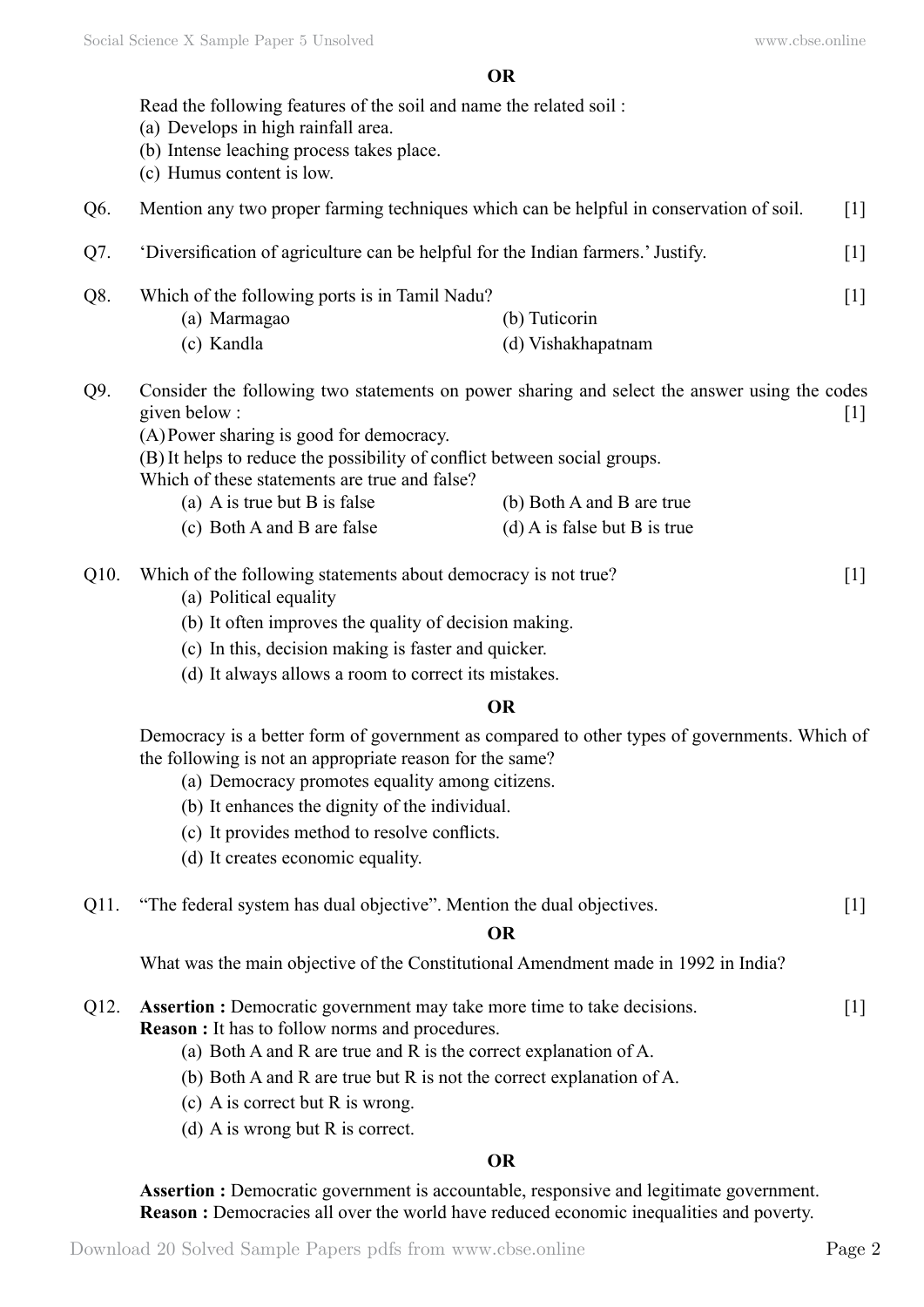Q13. Democratic government is a better choice. Justify by giving two reasons. [1]

 **O**

"Democratic government is a transparent government". Do you agree? Justify.

- $Q14.$  ........... is an asset that the borrower owns, and uses as a guarantee until the loan is  $[1]$
- Q15. The sector in which government owns most of the assets and provides all services is called as ........... [1]
- Q16. Correct the following statements and rewrite : [1] Total income is used by the World Bank to classify the countries as rich and low income countries.

# **Section-B**

- Q17. Mention any three efforts made by Mahatma Gandhi to get Harijans their rights. [3]
- Q18. "Napoleon had destroyed democracy in France but in the administrative field he had incorporated revolutionary principles in order to make the whole system more rational and efficient." Analyse the statement with arguments.  $[3]$

## **O**

'The 1830 were the years of great economic hardships in Europe.' Give reasons.

- Q19. What are biotic and abiotic resources? Give two examples for each. [3]
- Q20. Distinguish between the Coming Together Federations and the Holding Together Federations. [3]
- Q21. Explain, how power is shared among different organs of government. [3]

## **O**

"Both Belgium and Sri Lanka are democracies but they follow different systems of power-sharing." Support the statement by giving three points of difference.

Q22. "Credit is useful as well as harmful, it depends on the risk involved." Support the statement with examples. [3]

# **Section-C**

# Q23. **Read the following extract/source carefully and answer the following questions:**

'The aim of the Zollverein is to bind the Germans economically into a nation. It will strengthen the nation materially as much by protecting its interests externally as by stimulating its internal productivity. It ought to awaken and raise national sentiment through a fusion of individual and provincial interests. The German people have realised that a free economic system is the only means to engender national feeling.'

# **23.1** Zollverein was formed at the initiative of ...........

- (a) Italy (b) Prussia
- (c) England (d) France
- **23.2** The basic objective of Zollverein was
	- (a) Political freedom (b) Economic freedom
	- (c) Social freedom (d) Unification of Italy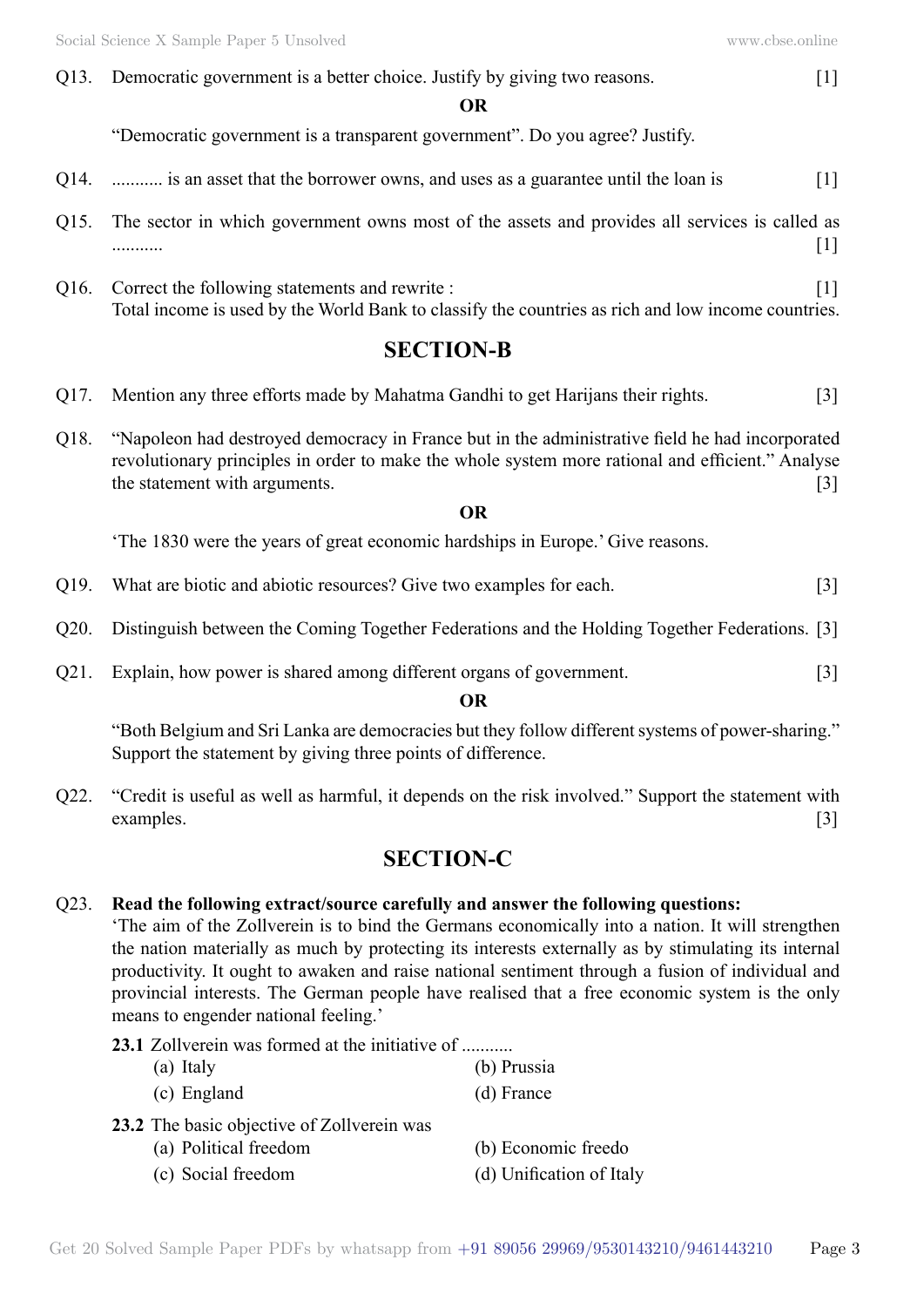- **23.3** "The aim of the Zollverein is to bind the Germans economically into a nation." Was said by (a) Friedrich (b) Napoleon
	- (c) Giuseppe Mazzini (d) Kaiser William I
- **23.4** Which of the following was a step taken under Zollverein?
	- (i) Abolishing tariff barriers
	- (ii) Reducing number of currencies
		- (a) Only (i)  $\qquad \qquad$  (b) Only (ii)
		- (c) Both (i) and (ii)  $(d)$  None of these

## Q24. **Read the following extract/source carefully and answer the following questions:**

Planning is the widely accepted strategy for judicious use of resources. It has importance in a country like India, which has enormous diversity in the availability of resources. There are regions which are rich in certain types of resources but are deficient in some other resources. There are some regions which can be considered self sufficient in terms of the availability of resources and there are some regions which have acute shortage of some vital resources.

- **24.1** Which of the following is vital for the development of a country like India which has enormous diversity in the availability of resources?
	- (i) Over utilisation of resources
	- (ii) Planning of resources

(a) Only (i)  $\qquad \qquad$  (b) Only (ii)

- (c) Both (i) and (ii)  $(d)$  Neither (i) nor (ii)
- **24.2** Which one of the following is not a criterion for resource planning?
	- (a) Judicious use of resources diverse (b) Diverse resources
	- (c) Equitable distribution of resources (d) Processing of resources
- **24.3** In India there is enormous diversity in the availability of resources. identify to which the following resources belong to:

|                                                      | <b>Column A</b>        |     | <b>Column B</b>                            |  |  |
|------------------------------------------------------|------------------------|-----|--------------------------------------------|--|--|
| (i)                                                  | Renewable resource     | (a) | Cars                                       |  |  |
| (ii)                                                 | International resource | (b) | Wind energy                                |  |  |
| (iii)                                                | Individual resource    | (c) | Petroleum                                  |  |  |
| (iv)                                                 | Non-renewable resource | (d) | Ocean                                      |  |  |
| $(A)(i) - c$ , $(ii) - b$ , $(iii) - a$ , $(iv) - d$ |                        |     | (B) (i) - d, (ii) - c, (iii) - a, (iv) - b |  |  |
| $(C)(i) - b$ , $(ii) - d$ , $(iii) - c$ , $(iv) - a$ |                        |     | (D) (i) - a, (ii) - c, (iii) - d, (iv) - b |  |  |

# **24.4** Which of the following is not TRUE for resource planning?

- (i) Identification of resources.
- (ii) Institutional set up for implementing resources development plan.
- (a) Only (i)  $\qquad \qquad$  (b) Only (ii)
- (c) Both (i) and (ii)  $(d)$  Neither (i) nor (ii)

## Q25. **Read the following extract/source carefully and answer the following questions:**

Power is shared among different organs of government, such as the legislature, executive and judiciary. Let us call this horizontal distribution of power because it allows different organs of government placed at the same level to exercise different powers. Such a separation ensures that none of the organs can exercise unlimited power. Each organ checks the others. This results in a balance of power among various institutions.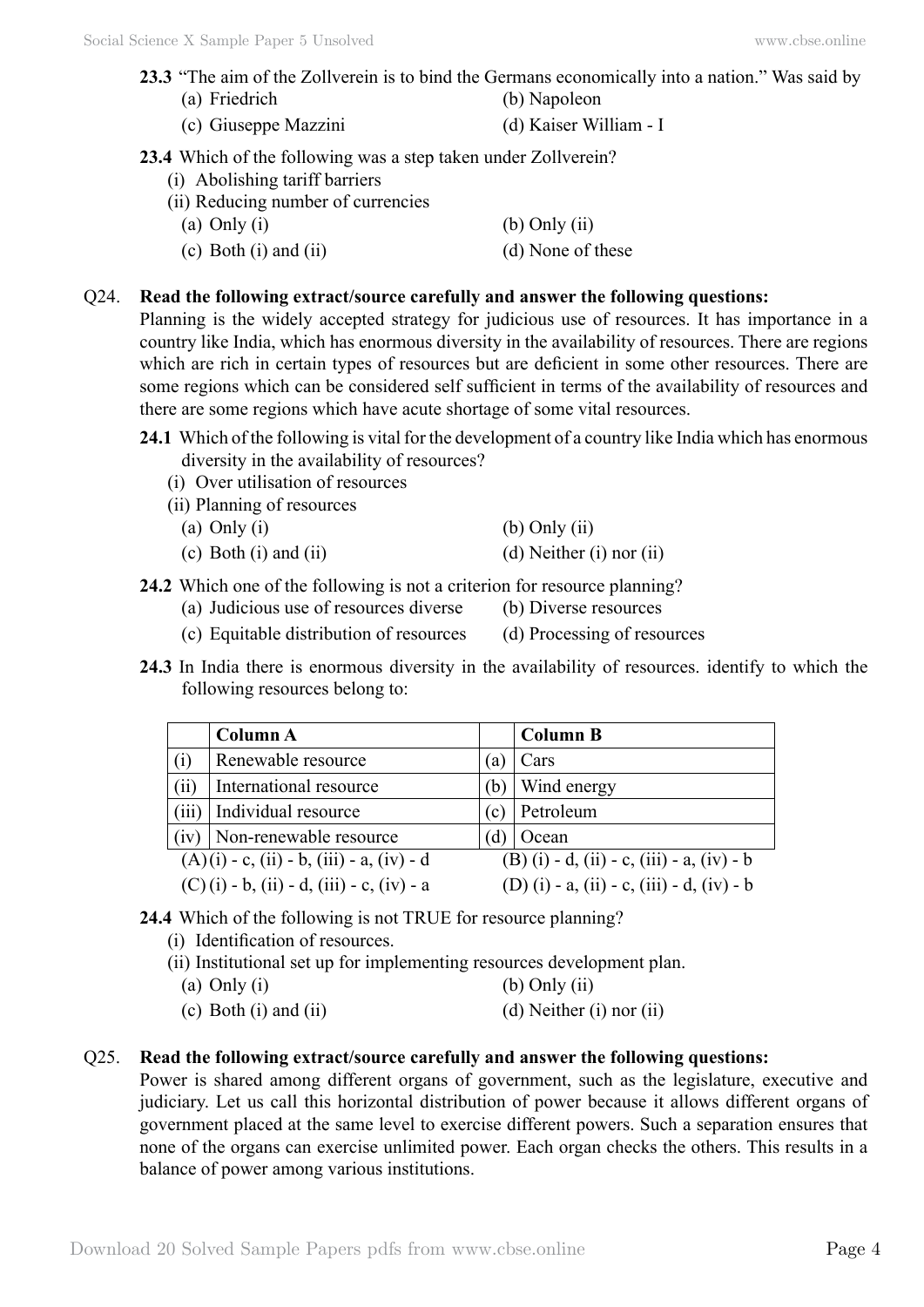## **25.1** Community Government in Belgium is an example of .......... power sharing.

- (a) Horizontal (b) Vertical (c) Majoritarian (d) Both a and b
- **25.2** Indian Parliament and State Assemblies are an example of .......... power sharing.
	- (a) Horizontal (b) Vertical
	- (c) Majoritarian (d) Both a and b
- **25.3** Power sharing arrangement is ideal because
	- (a) It gives equal power to all the organs of the government.
	- (b) It gives unlimited power to some organs of the government.
	- (c) It maintains balance of power among various organs of the government.
	- (d) It gives equal power to all the political parties.
- **25.4** Under .......... distribution of power, different organs of the Government placed at the same level exercise different powers.
	- (a) Vertical (b) Horizontal
	- (c) Federal (d) Majoritarian

# Q26. **Read the following extract/source carefully and answer the following questions:**

Another way of classifying economic activities into sectors could be on the basis of who owns assets and is responsible for the delivery of services. In the public sector, the government owns most of the assets and provides all the services. In the private sector, ownership of assets and delivery of services is in the hands of private individuals or companies. Railways or Post Office is an example of the public sector whereas companies like Tata Iron and Steel Company Limited (TISCO) or Reliance Industries Limited (RIL) are privately owned.

**26.1** Economic activities are classified on the basis of ...........

- (a) area and availability (b) ownership and provision of services
- (c) division of resources (d) Level of income

**26.2** Indian Railways is an example of public sector as:

- (i) It is controlled and managed by the government.
- (ii) It is a medium of public transport.
	- (a) Both (i) and (ii)  $\qquad \qquad$  (b) Only (i) (c) Only (ii)  $(d)$  Neither (i) nor (ii)
- **26.3** Match the following items in column A with those in column B and choose the correct answer from the options given below :

|                                                       | Column A                                   |   | <b>Column B</b>                            |
|-------------------------------------------------------|--------------------------------------------|---|--------------------------------------------|
| (i)                                                   | Airtel                                     |   |                                            |
| (ii)                                                  | Post office                                | a | <b>Public Sector</b>                       |
| (iii)                                                 | Profit                                     | b | Private Sector                             |
| (iv)                                                  | Welfare of the common people               |   |                                            |
| (a) $(i) - a$ , $(ii) - c$ , $(iii) - a$ , $(iv) - b$ |                                            |   | (b) (i) - b, (ii) - a, (iii) - b, (iv) - a |
|                                                       | (c) (i) - b, (ii) - a, (iii) - a, (iv) - b |   | (d) (i) - a, (ii) - b, (iii) - b, (iv) - a |

# **26.4** Which of the following is not a feature of Public Sector?

- (a) It is run by the government
- (b) It is regulated by profit earning
- (c) It aims at social welfare
- (d) It is an organized sector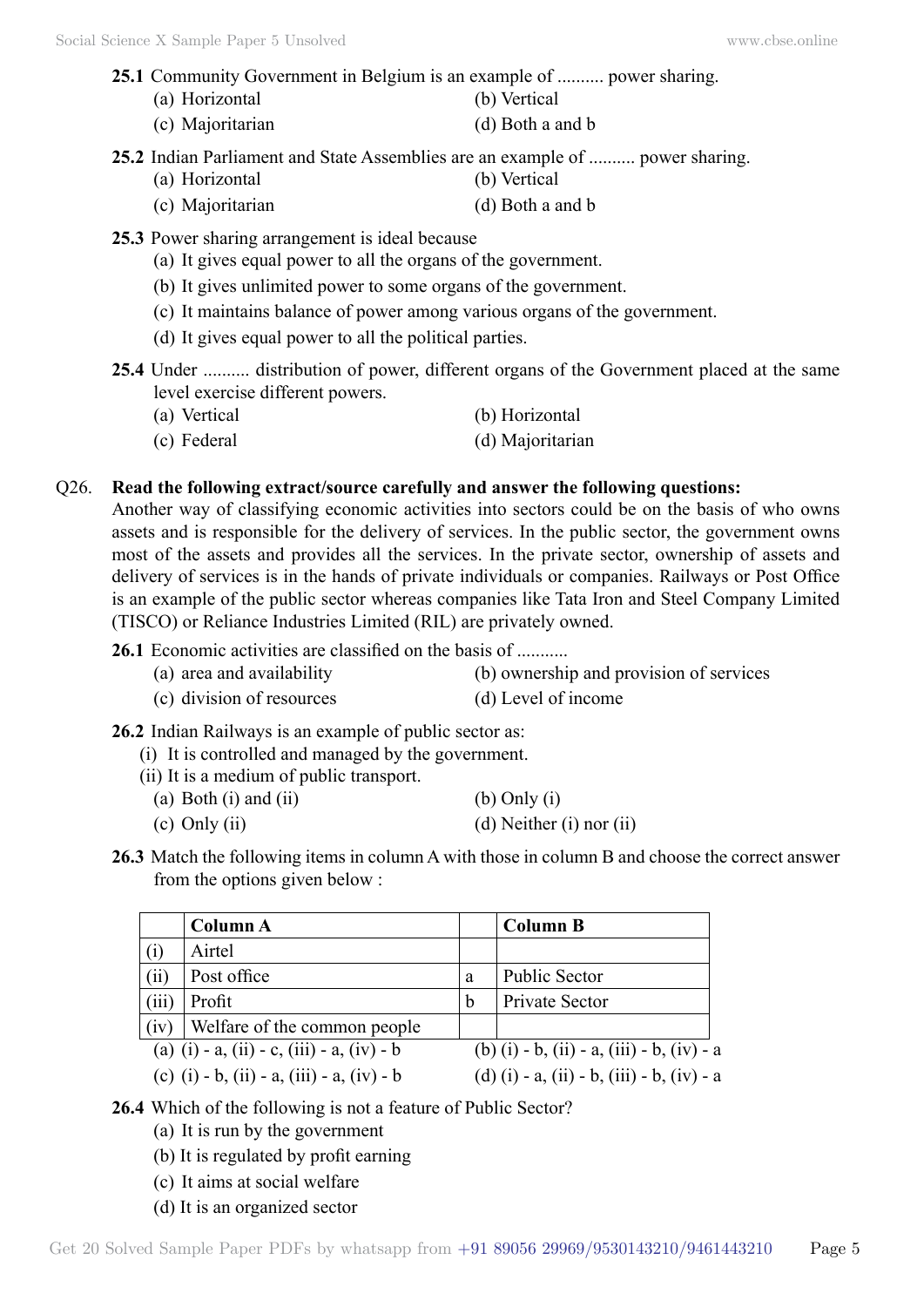# **Section-D**

- Q27. Who had organised the dalits into the Depressed Classes Association in 1930? Describe his achievements. [5]
- Q28. The indentured workers had discovered their own ways of surviving.' Analyse the statement. [5]

 **O**

How did the abundance of labour in the market affect the lives of the workers in Britain during the nineteenth century? Explain with examples.

- Q29. Explain the major forms of power sharing in modern democracies. [5]
- Q30. What is the need to have political parties? Explain. [5]
- Q31. Explain any five steps taken by the Central and State Governments to attract foreign companies to invest in India. [51]

## **O**

"MNCs are playing an important role in globalisation process." Justify the statement by giving any five suitable arguments.

- Q32. (i) Two places A and B have been marked on the given outline map of India. Identify them and write their correct names on the lines drawn near them.
	- (a) The place where Indian National Congress Session was held in Sept. 1920.
	- (b) A place associated with calling of Non-Cooperation Movement. [2]
	- (ii) On the same outline map of India locate and label any three of the following with suitable Symbols. [3]
		- (a) Marmagao Major Sea Port
		- (b) Salal A dam
		- (c) Bhilai Iron and Steel Plant
		- (d) Tarapur Nuclear Power Plant
		- (e) Mumbai Software Technology Park